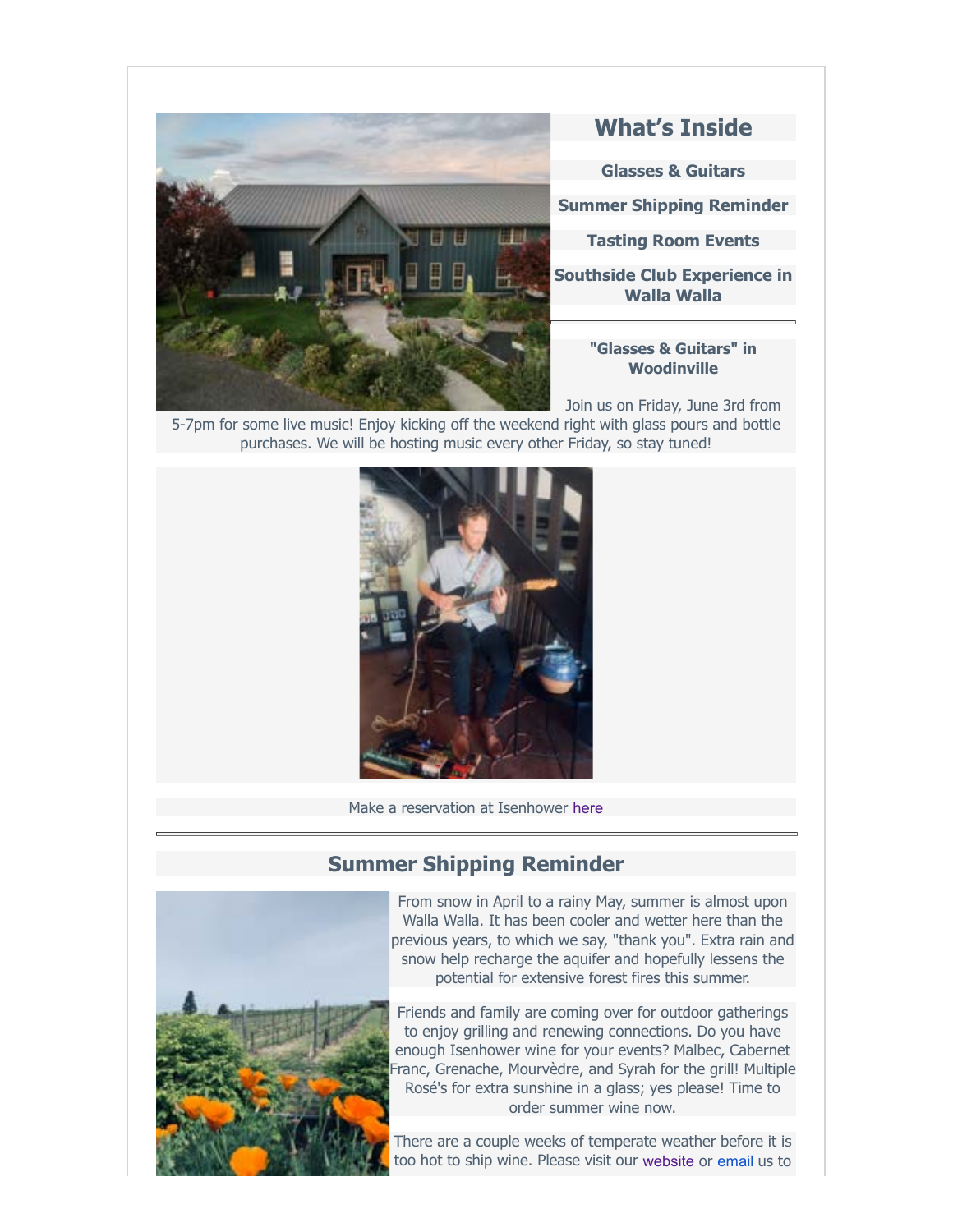

place your summer wine order. If you order 8 bottles or more shipping is only \$1 (excludes FOI Prime which always

gets free shipping). You may also visit our tasting room in the Hollywood School District in Woodinville or drop by the winery in Walla Walla. We look forward to seeing all of you and are thankful for support of our family winery!

### **Looking for the perfect pairing for all those backyard summer nights?**

#### **2019 Carousel Vineyard Syrah**

This Syrah pairs perfectly with ribs, steaks, meat kabobs and more. Just this week we had a little backyard BBQ with steak, chicken and lamb paired with a delicious crunchy salad with a buttermilk dill dressing and enjoyed (several) glasses of this beautiful Syrah. Get yours today!

94% Syrah, 6% Viognier. Very dark fruit aromas of black cherry, black plums, blackberries, and blueberries. Non-fruit aromas of wet rocks, black olive, dried sage, sweet cedar, and black pepper. The mouth is taut, rich, and mineral with more red fruit flavors of cherry and pomegranates. The acidity is lovely and balancing. There are some Syrah tar notes and hints of the stem fermentation.

(Regular \$40, FOI Classic \$32, FOI Six \$30, FOI Prime \$28)

[Order the Carousel Vineyard Syrah Here](https://isenhowercellars.orderport.net/product-details/0750/2019-Carousel-Vineyard-Syrah)

#### **Thursday Glass Pours**

Come by on Thursdays for an all-day happy hour in the month of May! Enjoy \$8 glass pours on a wide variety of bottles, kick back and relax! No better way to celebrate it almost being Friday!

#### **10% Off Mondays**

Kick off the week right with a visit to either tasting room on Mondays and enjoy 10% off bottle purchases! This discount is in **addition** to your club discount, a perfect time to stock up on those wines you love! In tasting room sales only.

# **Father's Day Glass Pours**

Bring out your dad and enjoy \$8 glass pours on Sunday June 19th in either tasting room. No better way to celebrate than with wine and family!

[Make a reservation here](https://isenhowercellars.com/)

# **Southside Weekend in Walla Walla: June 17-19th**

If you are a member of Isenhower Cellars, enjoy various member benefits at other participating Southside wineries for this fun weekend. **Members must [RSVP](mailto:awnya@isenhowercellars.com?subject=RSVP%20for%20Southside%20Release%20weekend) in advance to get a bracelet.**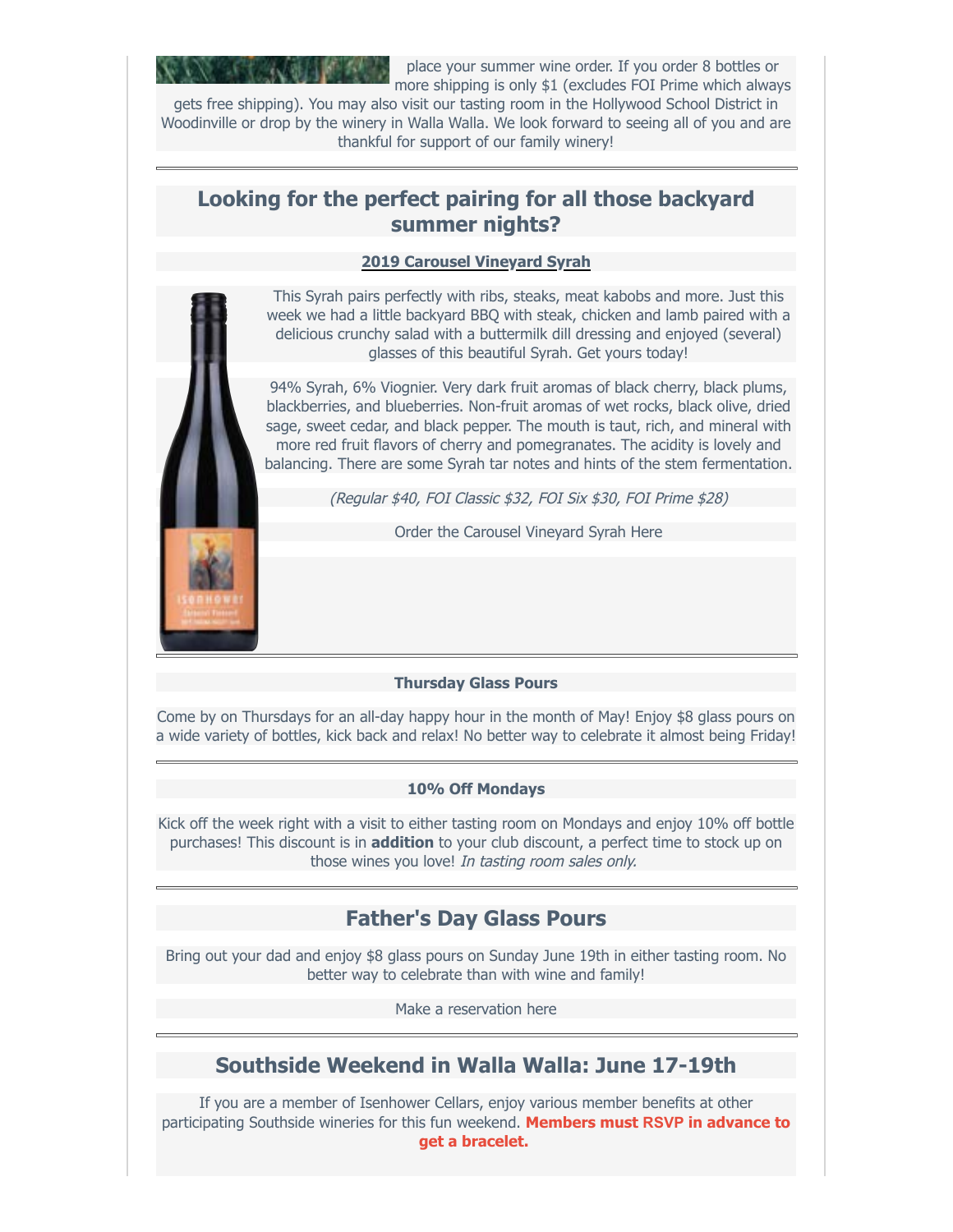#### **Participating Wineries/Breweries:**

Amavi Cellars Balboa Winery Blue Mountain Cider & Watermill Winery Brook & Bull Canvasback Castillo de Feliciana Deux Soldats Estate Vineyard Dragon's Gate Brewery Ducleaux Cellars Dusted Valley Gifford Hirlinger Isenhower Cellars Kinhaven Los Rocosos Northstar Winery Patterson Cellars Pepper Bridge Winery Revelry Saviah Sleight of Hand Cellars Solemn Cellars SuLei Cellars VaPiano Zerba Cellars

We recommend making reservations at the spots you want to visit just to ensure your spot. Be sure to let us know if you are coming so we can get you wristbands! An extensive list of the participating places and what they are offering is on our website, you can check it out [here.](https://isenhowercellars.com/events-and-news.html)

[Make a reservation at Isenhower here](https://isenhowercellars.com/)

## **The FOI Referral Program**

Do you love being a FOI member? Do you have a friend that you think would be a terrific addition to our FOI Wine Club? Tell your friends and family to join FOI and your name will be entered in the quarterly drawing to receive a Magnum of Isenhower Cellars Wine!

### **Wines Available for Purchase**

2019 Blanc de Blanc Sparkling Roussanne

2021 Vin Gris of Pinot Gris

2021 Owner of a Lonely Heart Rosé

2020 Walla Walla Valley Viognier

2019 Rara Avis Grenache

2019 Road Less Traveled Cabernet Franc

2019 Rhapsody in Red Blend

2018 Wallula Vineyard Mourvèdre